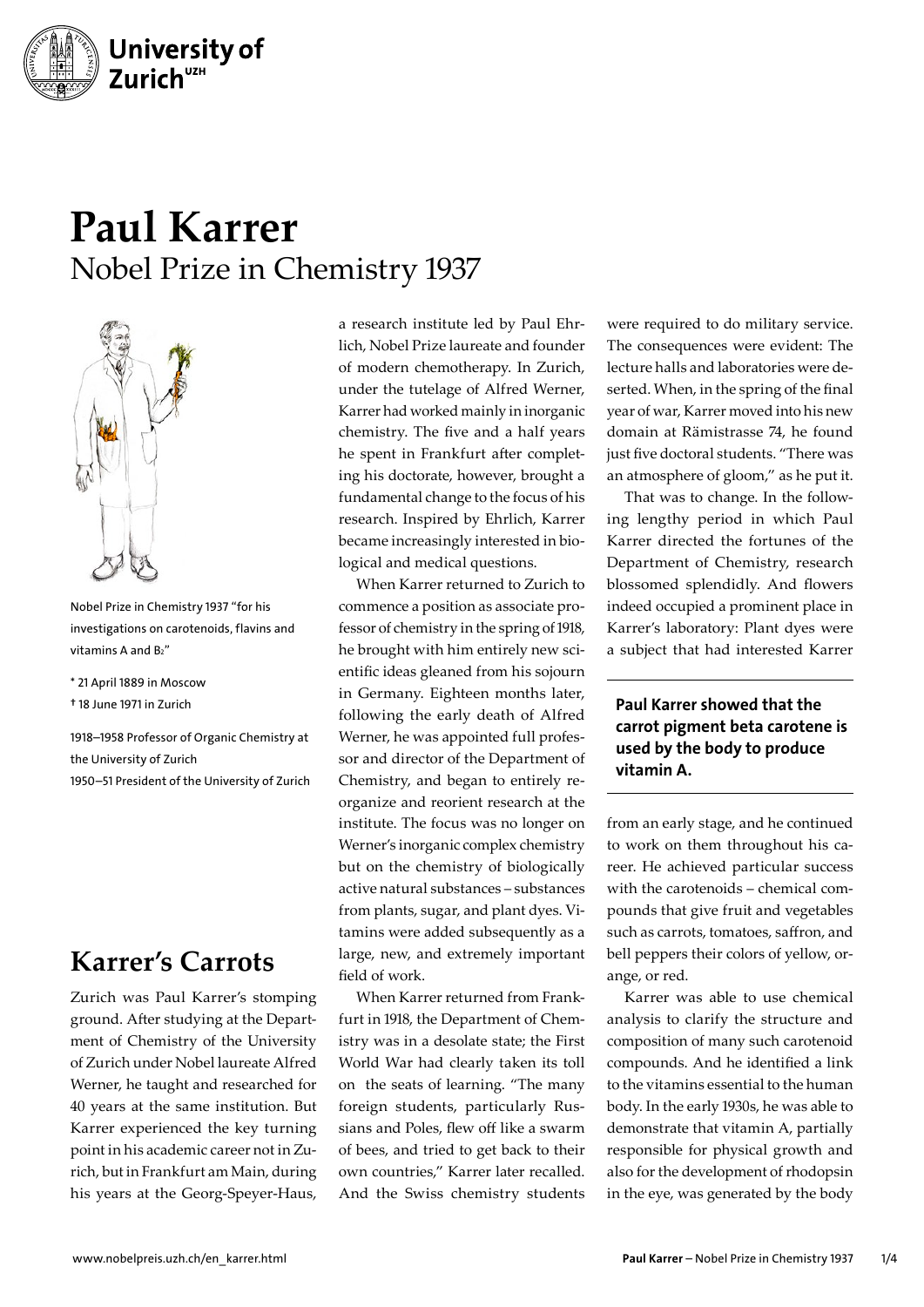

from the red carrot pigment, beta carotene, by splitting the molecule. He was also the first scientist to determine the structure of this important vitamin. It was in part for these achievements that Karrer was awarded the Nobel Prize in Chemistry in 1937.

Karrer was not shy of scientific competition. His research into carotene was spurred on vigorously by competition with the chemist Richard Kuhn for the newest insights about important plant dyes. Karrer found himself in a head-tohead race with Kuhn, who researched from 1926 to 1929 at ETH and then at the University of Heidelberg. As far as the Nobel Prize was concerned, Karrer narrowly won the scientific race: Richard Kuhn was awarded Stockholm's greatest honor in 1938, one year after Paul Karrer.

To make his scientific visions reality, Paul Karrer was prepared to work hard, with the utmost discipline, and an unrelenting determination to succeed. He had already displayed these characteristics as a student – or rather, had been obliged to display them. His father, a dentist in Schinznach in the Canton of Aargau, abandoned his family after suffering bankruptcy. In order not to be a financial burden on his mother, Paul Karrer drove himself to study and and earn his degree in only three years, an astonishing feat at the time.

In addition to his own strong work ethic, Karrer also demanded total commitment from his colleagues. At the Department of Chemistry, everything was under his personal control. Whenever possible, he made a twice-daily round of his laboratory, making sure he was informed by his researchers about every little detail of their work. On these occasions, he often took the

opportunity to perform some particularly tricky crystallization himself. He concluded these reviews with instructions for the next steps, which his colleagues were then expected to carry out. His subordinates found the frequent presence of their director somewhat tiresome on occasion. "When some important piece of work was coming to a conclusion, Karrer's interest took forms that could be irritating to his colleagues," recalled Conrad Hans Eugster, later a professor of chemistry at the University of Zurich. Indeed, in the decisive phase of a research project, Karrer would visit Eugster in his laboratory up to eleven times a day. Such visitations also displayed

#### Karrer was notorious for his infallible memory and could supervise up to 40 different experiments at the same time.

the infallible memory for which Karrer was notorious: He was able to supervise up to 40 different experiments at the same time, keeping all the details of each project in his head.

As a person, Paul Karrer was dignified, reserved, and quite literally buttoned up. A slight and wiry man with a moustache, at work he invariably wore a dark suit over a white shirt buttoned up right to the stand-up collar. With his colleagues in the laboratory, Karrer hardly ever indulged in personal discussions, on either political topics or cultural subjects, though they interested him as a well-read person. All that mattered was science and achieving the goals set for the research at hand – aside from one period of office as president, in 1950/51, during

which Karrer was also responsible for the concerns of the whole University. On a personal level, he was happiest spending his evenings at home with his family; his weak stomach inclined him to avoid formal dinners. Tuesdays were an exception to his domestic habits: Then, he went to the Tonhalle, for which he had a season ticket, and enjoyed his fill of classical music.

Paul Karrer was also fairly reserved as a lecturer. At all events, the lectures that Conrad Hans Eugster attended as a student in the winter semester 1941/42 seem to have been less than enthralling: "They were very clearly structured, and accompanied by good experiments, but dry, dispassionate, and delivered with a quiet, monotonous voice … these lectures provided little food for thought." Not in the lecture hall perhaps, but Paul Karrer certainly did give students food for thought – over multiple generations – as an author. Karrer's organic chemistry textbook, written in 1927, became a veritable bestseller, running to 14 editions and being translated into seven languages.

Despite his reserved persona, Karrer nevertheless knew when celebrations were in order. From time to time he would invite colleagues to dinner at his house, with a good bottle of wine, to celebrate some particularly excellent piece of research. Karrer had a very attractive house on Spyristeig where, on the slopes of the Zürichberg, he lived with his wife, Helene, née Frölich, the daughter of the director of the psychiatric clinic at Königsfelden. They had three sons, one of whom died in childhood. Despite their prosperity, they lived modestly, and the well-remunerated chemistry professor possessed neither a holiday home nor a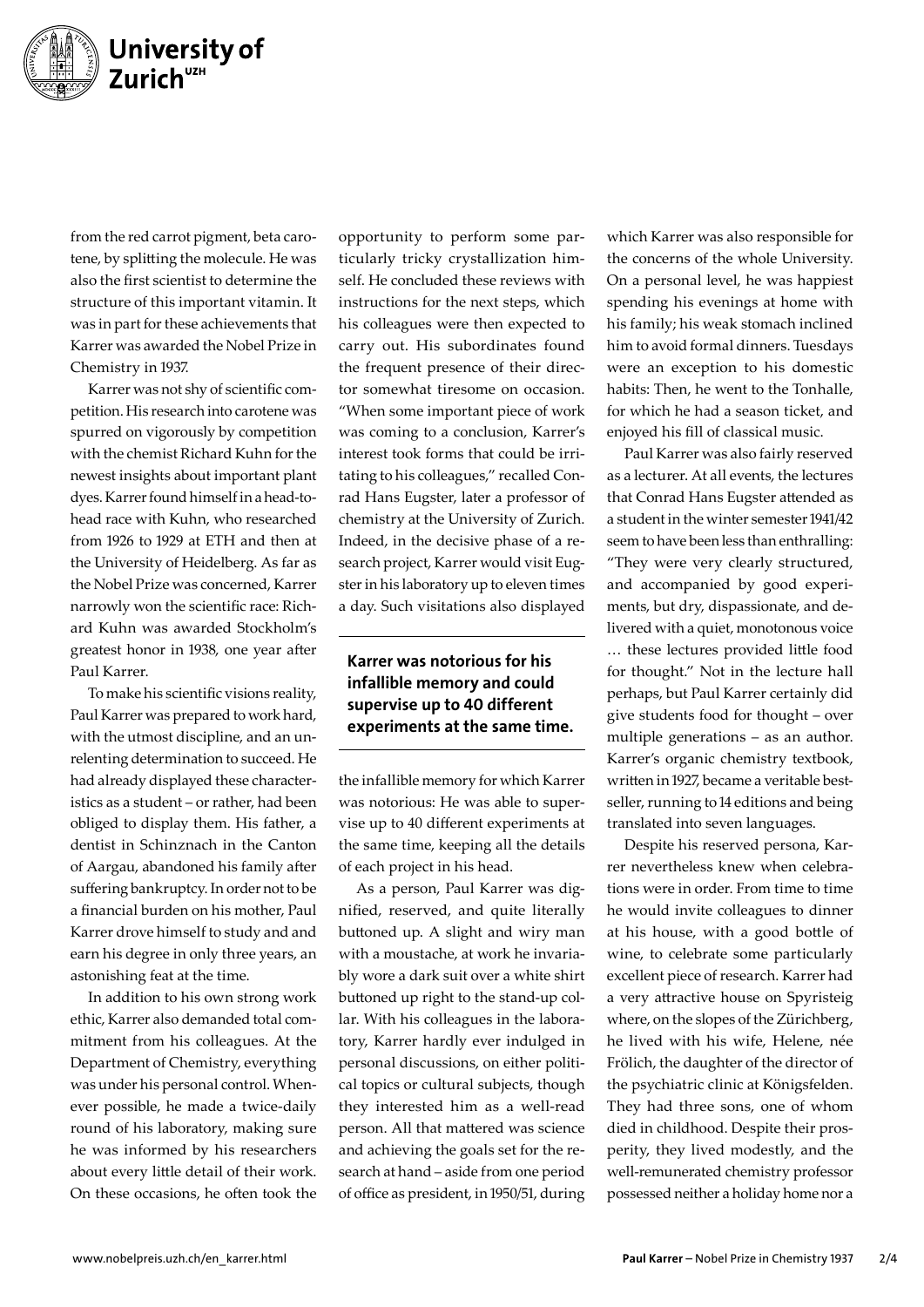

car. He enjoyed working in his garden, but there, too, always in white shirt and tie. Every day he went to the Department of Chemistry by tram. One night in 1937, a casual observer would have

#### Paul Karrer was dignified and reserved: even in the lab he wore a dark suit and white shirt with a stand-up collar.

discerned a chain of lights wandering slowly from the Department up the hill towards Spyristeig: As was then the custom, Karrer's students had set out to honor their Nobel Prize-winning professor with a torchlight procession. *Roger Nickl*

Source: Margrit Wyder: *Einstein und Co. – Nobelpreisträger in Zürich;* Verlag NZZ libro, Zürich 2015 Illustration: Aline Telek Translation: University of Zurich

#### Discovered in Zurich:

### Plant Dyes and Vitamins

Paul Karrer researched the chemistry of natural substances – organic chemical compounds produced by plants that are often biologically active. A particular focus of his research was plant dyes, and above all carotenoids. These substances give carrots, tomatoes, bell peppers, and many fruits their yellow, red, or orange color, and also account for the bright red of a boiled lobster. Karrer was able to determine the hitherto unknown chemical composition of many such dyes. He was also able to demonstrate that the red carrot pigment beta carotene plays an important role in the human body: This compound is used by the body to produce the essential vitamin A.

At a time when chemistry had to make do with the simplest of technical equipment, determining molecular structures was a high art. In the absence of modern analytical techniques like spectroscopy, Karrer and his colleagues had first to isolate a compound, in order to then break it down, in a controlled process, into known, simple chemical compounds – effectively the fundamental building blocks. Then, in reverse as it were, they had to recreate the original substance from the building blocks. If this total synthesis, as it was known, was successful, it provided confirmation of the chemical make-up of a compound.

In the case of vitamin A, essential for human growth, Paul Karrer was the first researcher to succeed in isolating the active substance from fish liver oil. The vitamin had been known, on account of its effect, since 1906, but scientists had long been unsuccessful in their attempts to obtain the substance in a pure form. Paul Karrer not only solved this problem, but also determined the chemical composition of vitamin A and demonstrated how it originates in the body.

It was not only for these discoveries that Paul Karrer was awarded the Nobel Prize. No less prize-worthy was his research into flavins, naturally occurring yellow dyes. One of these compounds is riboflavin, better known as vitamin B<sub>2</sub>, which plays a crucial role in human metabolism. Here, too, Paul Karrer was able to determine the structure of the vitamin. He also discovered ways of synthesizing the active substance artificially in the laboratory, and thus made large-scale production possible. Karrer was subsequently honored jointly with the British chemist Walter Norman Haworth for his research into carbohydrates and vitamin C.

Paul Karrer had an astonishing sense for research topics that were both scientifically important and commercially interesting, as shown by the 78 patents he registered during his career. His research findings are not only milestones in basic chemical and biological research; they also helped lay the foundations for the success of the chemical industry in Switzerland. *(RN)*